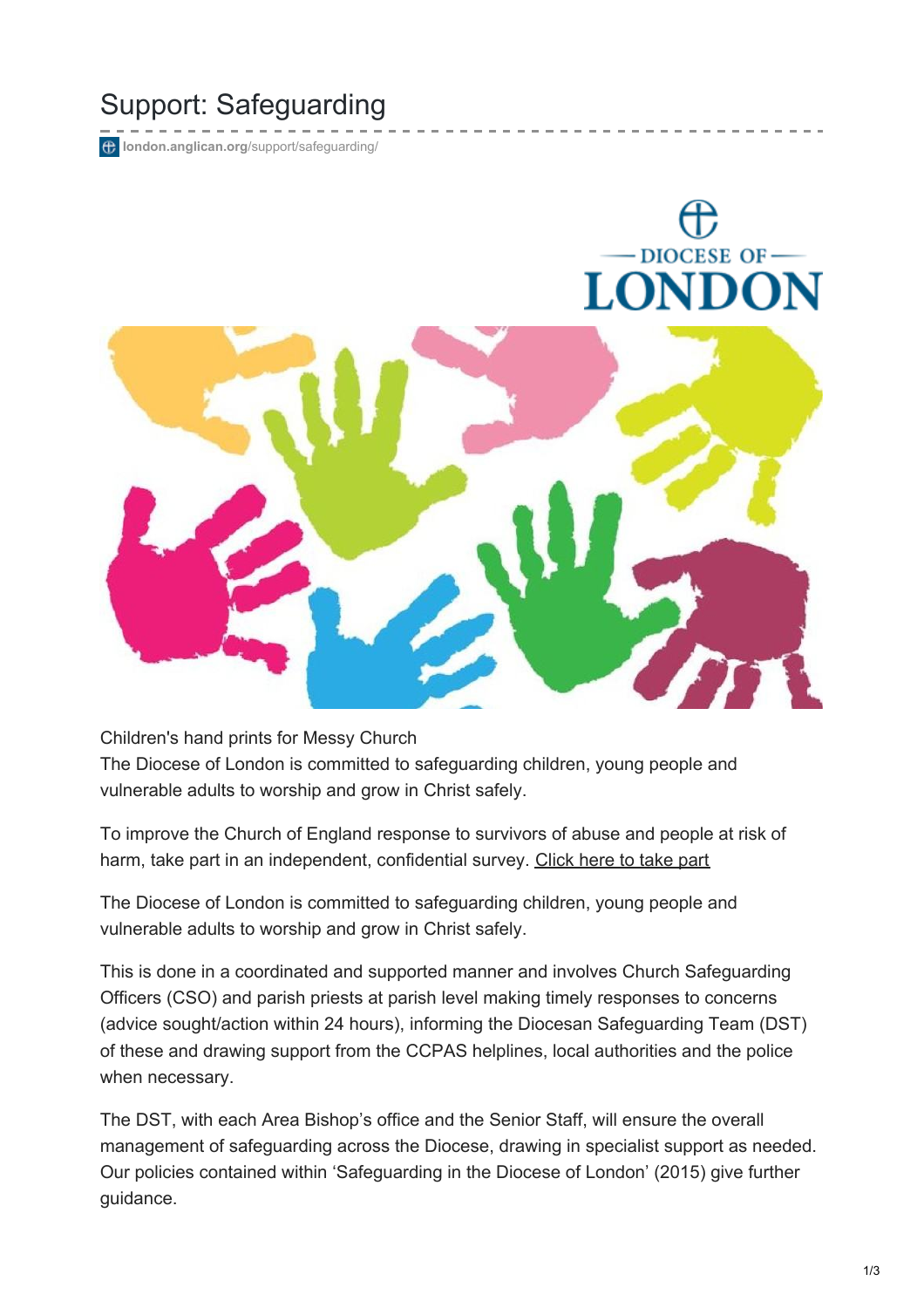All churches and faith communities are required to have in place arrangements which include:

- Procedures to respond to and report concerns
- Codes of safe practice
- Safer recruitment procedures

Our policies will govern the work undertaken with children, young people and vulnerable adults who attend church or take part in activities on church premises (or that are organised by the church) within the parish.

## **Liability insurance in relation to such issues may be invalidated if such policy is not in place and being implemented.**

# Safeguarding concerns

Any concerns in the Diocese should be brought to the attention of the Church Safeguarding Officer (parishes) who can seek advice from the Diocesan [Safeguarding](https://www.london.anglican.org/directory/safeguarding-team/) Team. Other areas of the Diocese (e.g. chaplaincies) should contact the DST directly. Out of hours advice can be sought from the CCPAS's helpline on 0303 003 1111. You will be able to get confidential advice, guidance and support.

Our Safeguarding Helpline number is 020 7932 1224. The Diocesan Safeguarding Adviser, Annette Gordon, can be reached on [annette.gordon@nulllondon.anglican.org](mailto:annette.gordon@london.anglican.org), 020 7932 1124.

**The Safeguarding office will be closed from Thursday the 29 March and will reopen on Tuesday the 3 April. If you have a safeguarding concern or need advice please phone the CCPAS helpline on 0303 003 1111.**

# Disclosure and Barring Service (DBS) applications

We now process all of our DBS disclosure applications online via the eBulk system. All those working with children, young people or vulnerable adults in regulated activity will require a DBS disclosure as part of the safer recruitment procedures (these apply to both voluntary and paid roles). A new DBS should be requested every five years. In order for the Diocese to process applications for your parish, you will need to have appointed an Evidence Checker (role description via link below). Guidance and support is available via email – [disclosures@nulllondon.anglican.org](mailto:disclosures@london.anglican.org) – or by calling 020 [3837](tel:020 3837 5098) 5098.

#### **Resources**

We are using cookies to give you the best experience on our website. You can find out more about which cookies we are using or switch them off in settings.

Read our policy on [cookies](https://www.london.anglican.org/privacy-and-cookies-policy/) and privacy.